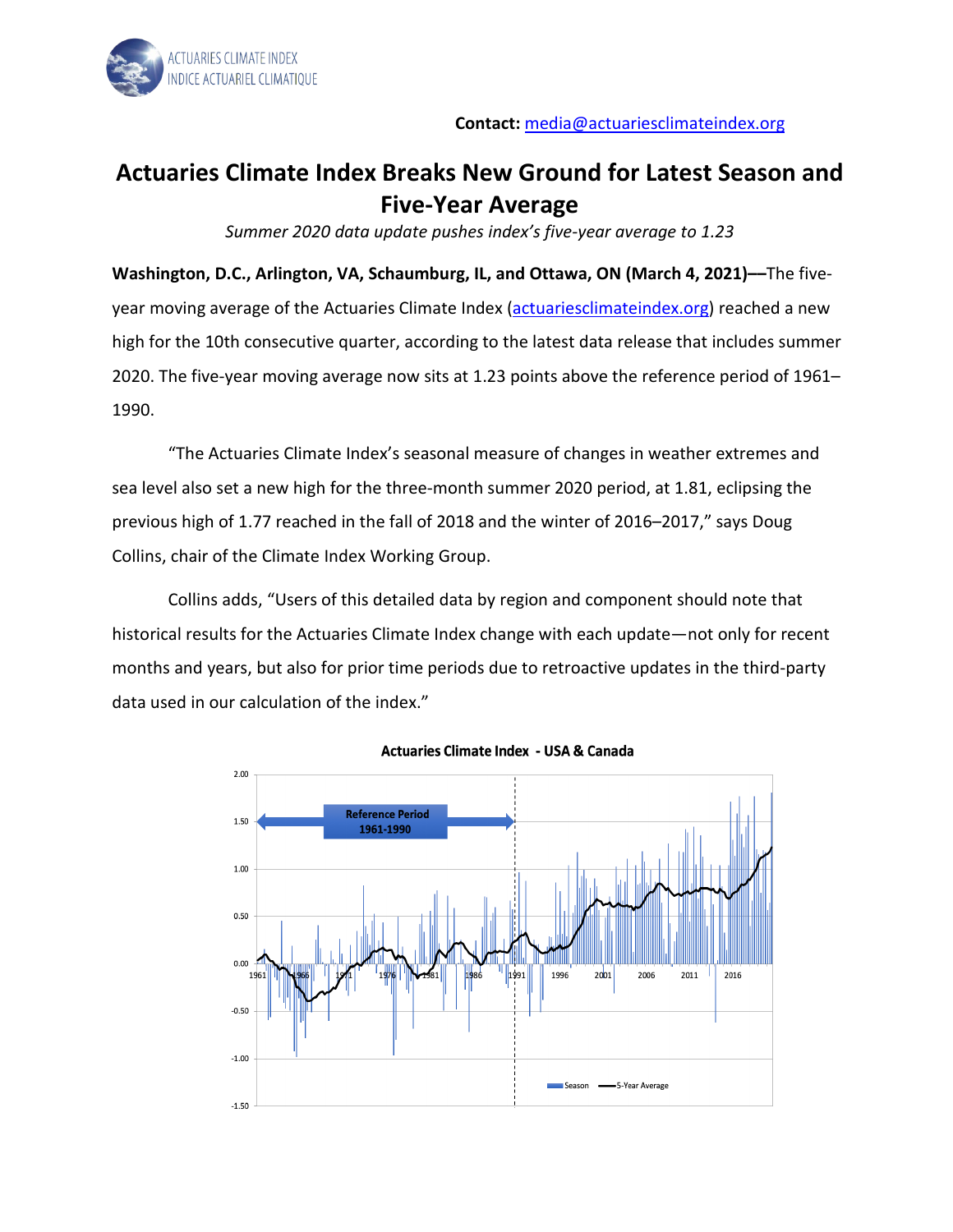

The Actuaries Climate Index is based on analysis of seasonal data from neutral, scientific sources for six index components collected since 1961. The index measures changes in these components for the United States and Canada combined and by region. Combining six components over a five-year measurement period, the index's moving average smooths out monthly and seasonal fluctuations for a meaningful measurement of long-term climate trends.

The index—sponsored by the American Academy of Actuaries, the Canadian Institute of Actuaries, the Casualty Actuarial Society, and the Society of Actuaries—is designed to provide actuaries, public policymakers, and the general public with objective data about changes in the frequency of extreme climate conditions over recent decades.

Updated values are posted quarterly on **ActuariesClimateIndex.org** as data for each meteorological season become available.

## **About the Sponsoring Organizations**

The [American Academy of Actuaries](http://www.actuary.org/) is a 19,500-member professional association whose mission is to serve the public and the U.S. actuarial profession. For more than 50 years, the Academy has assisted public policymakers on all levels by providing leadership, objective expertise, and actuarial advice on risk and financial security issues. The Academy also sets qualification, practice, and professionalism standards for actuaries in the United States.

The [Canadian Institute of Actuaries](https://www.cia-ica.ca/home) (CIA) is the national, bilingual organization and voice of the actuarial profession in Canada. Our more than 6,000 members are dedicated to providing actuarial services and advice of the highest quality. The Institute holds the duty of the profession to the public above the needs of the profession and its members.

The [Casualty Actuarial Society](http://www.casact.org/) (CAS) is a leading international organization for credentialing and professional education. Founded in 1914, the CAS is the world's only actuarial organization focused exclusively on property and casualty risks and serves over 9,000 members worldwide. Professionals educated by the CAS empower business and government to make wellinformed strategic, financial and operational decisions.

With roots dating back to 1889, th[e Society of Actuaries](http://www.soa.org/) (SOA) is the world's largest actuarial professional organization with more than 30,000 actuaries as members. Through research and education, the SOA's mission is to advance actuarial knowledge and to enhance the